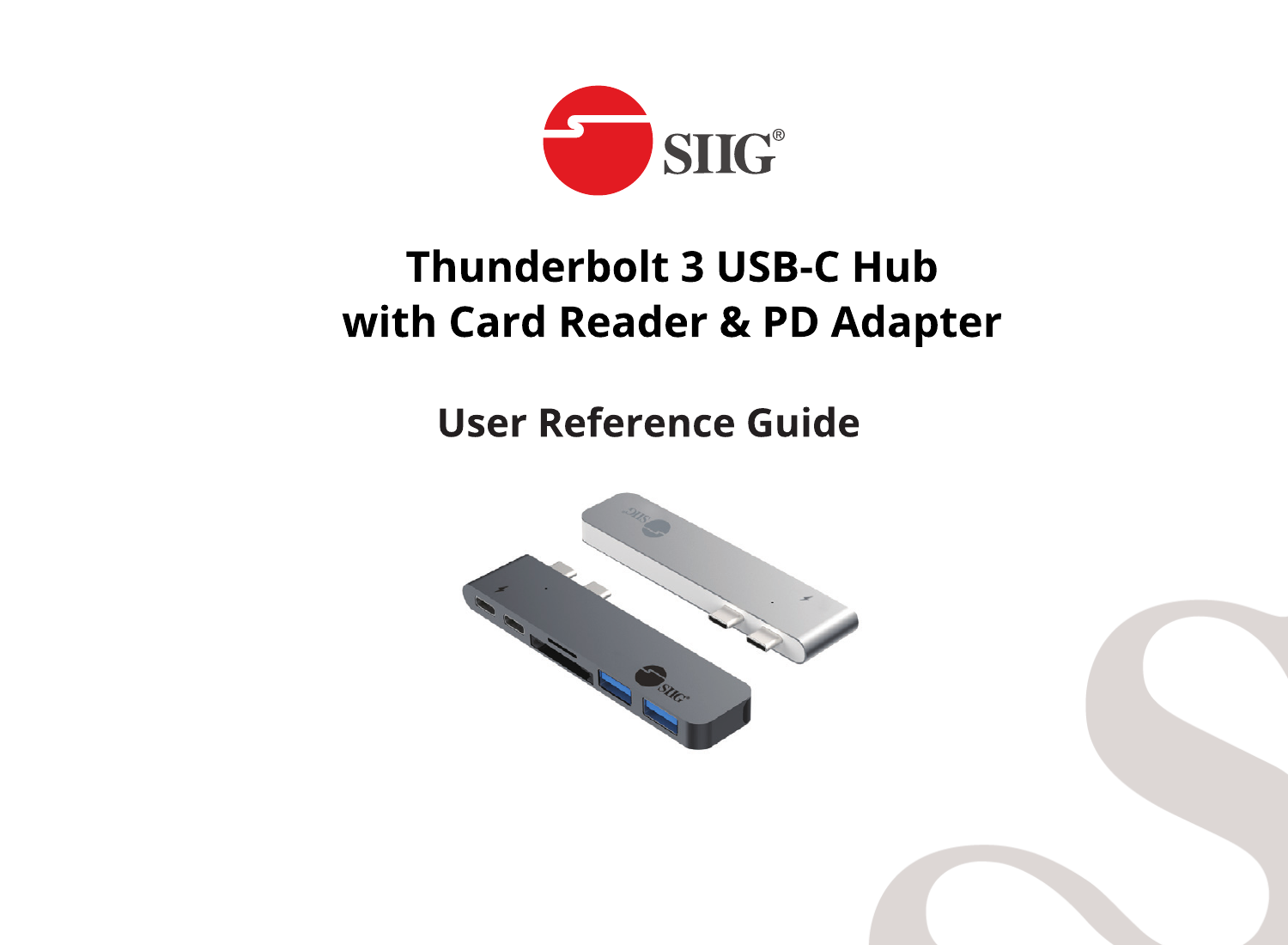## **Introduction**

The *Thunderbolt 3 USB-C Hub with Card Reader & PD Adapter* is a great expansion companion for MacBook Pro. It adds multiple ports simultaneously to increase connectivity.

#### **Key Features and Benefits**

- Supports PD charging via the Thunderbolt 3 port
- Aluminum housing enhances durability and reliability
- Plug-n-Play, no driver or software installation required

### **Package Contents**

- *Thunderbolt 3 USB-C Hub with Card Reader & PD Adapter*
- User Reference Guide

## **System Requirements**

• 2016/2017 MacBook Pro with dual USB-C port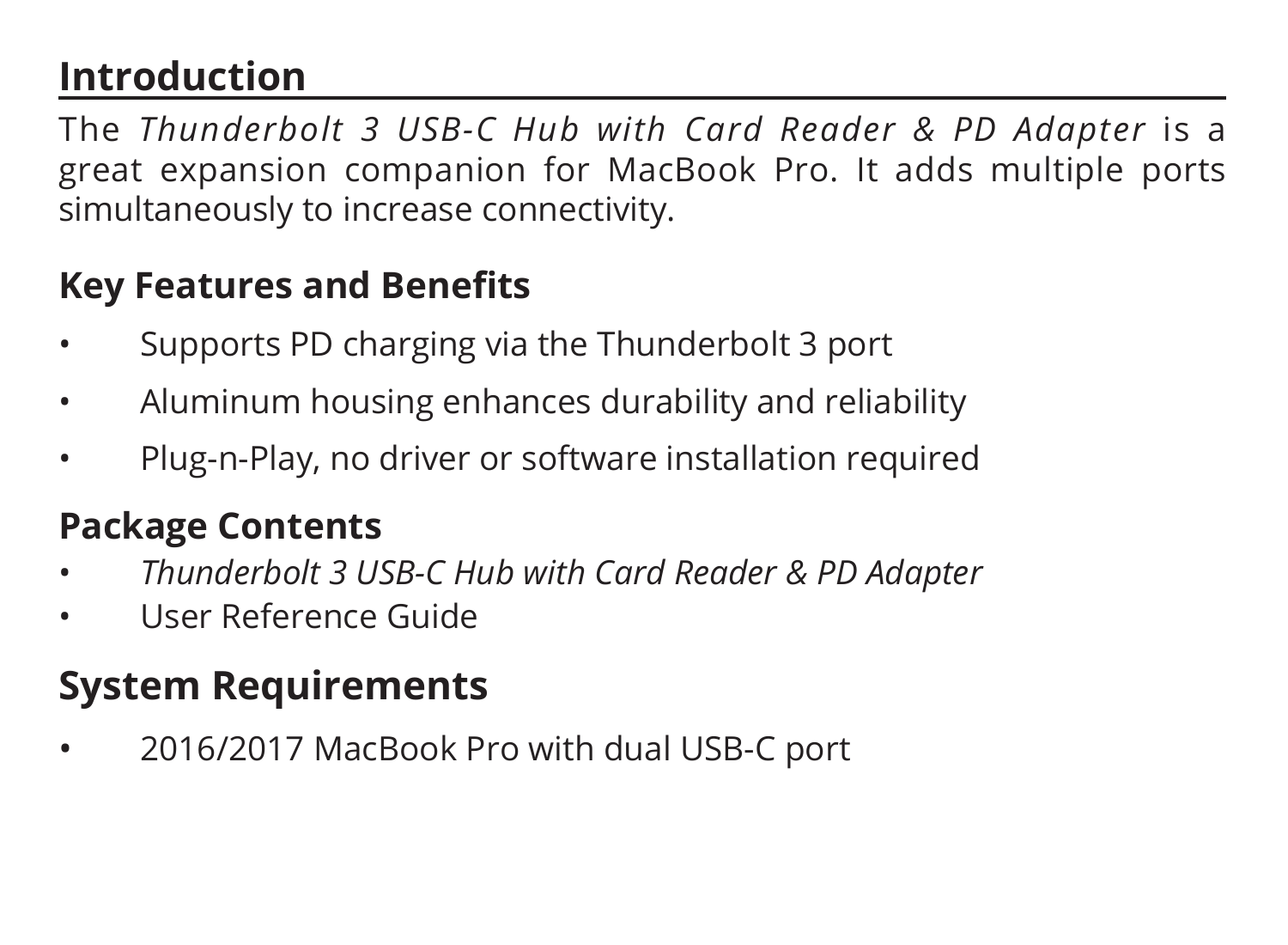#### **Specifications**

| Number of Connectors         | 6                                                                                                                                                       |
|------------------------------|---------------------------------------------------------------------------------------------------------------------------------------------------------|
| Connectors                   | 1x USB-C (Thunderbolt 3), Female<br>1x USB-C (Data Only), Female<br>2x USB 3.0 Type-A, Female<br>1x SD memory card slot<br>1x Micro SD memory card slot |
| Data Transfer Rate           | USB-C (Thunderbolt 3): Up to 40Gb/s<br>USB-C: Up to $5Gb/s$<br>USB3.0 Type-A: Up to $5Gb/s$                                                             |
| Color                        | Silver / Space Gray                                                                                                                                     |
| Memory Card Capacity         | Up to $2TB$ (max)                                                                                                                                       |
| Dimensions                   | 3.78" (W) $\times$ 0.33" (H) $\times$ 0.89" (D)                                                                                                         |
| Weight                       | $0.05$ lbs                                                                                                                                              |
| <b>Operating Temperature</b> | 14 to 140 degrees F                                                                                                                                     |
| Storage Temperature          | -4 to 158 degrees F                                                                                                                                     |
| Humidity                     | $0\%$ to 90% RH (non-condensing)                                                                                                                        |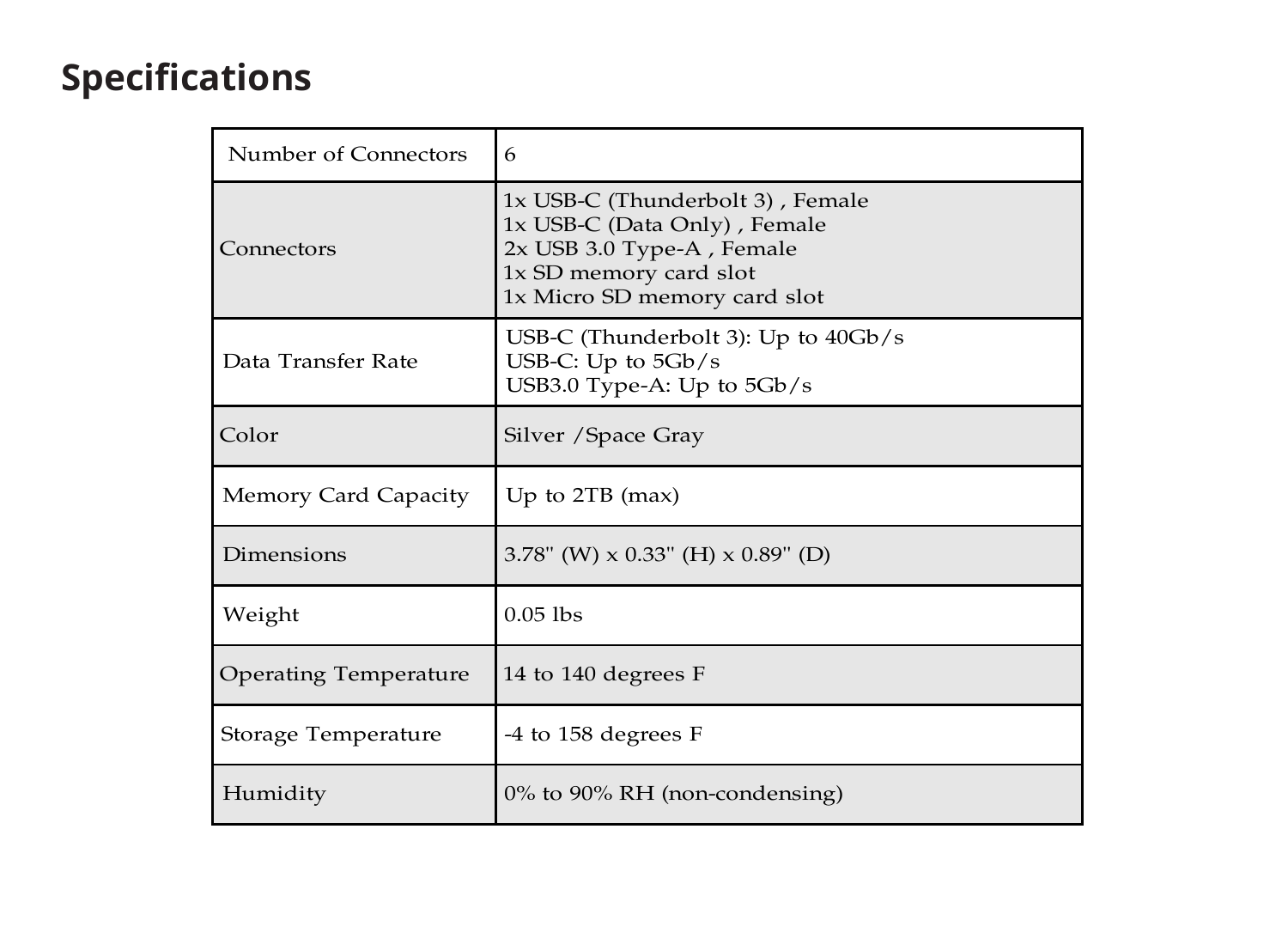#### **Layout**



**Figure 1:** *Thunderbolt 3 USB-C Hub with Card Reader & PD Adapter*

- **USB-C:** Connects to USB-C ports of your MacBook Pro
- **Power LED:** On when the adapter is powered on
- **USB-C (Thunderbolt 3):** Connects to a USB-C power source for power charging your MacBook Pro or connects to USB-C device for fast data transfering (up to 40GB/s)
- **USB-C port:** Connects to USB-C device for data transfering (Data only, up to 5GB/s)
- **SD/Micro-SD card slot:** Inserts a SD/Micro-SD card (SD/SDHC/SDXC,Micro SD, TF card)
- **USB 3.0 Type-A (x2):** Connects to USB peripherals such as mice, flash drivers, or printers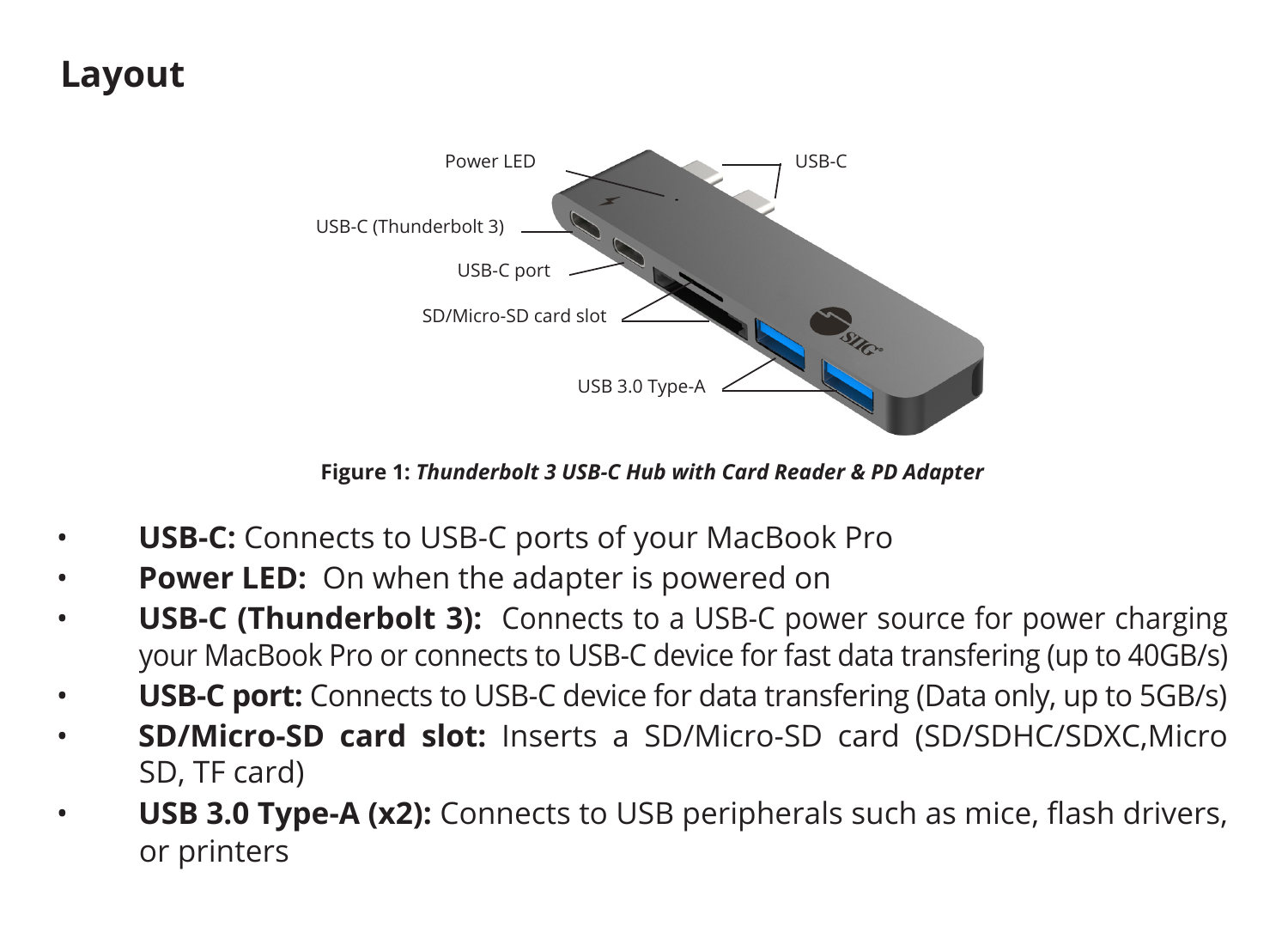

**Note:** When you unplug the devices from the adapter, please handle it with caution.

#### **Figure 2: Application**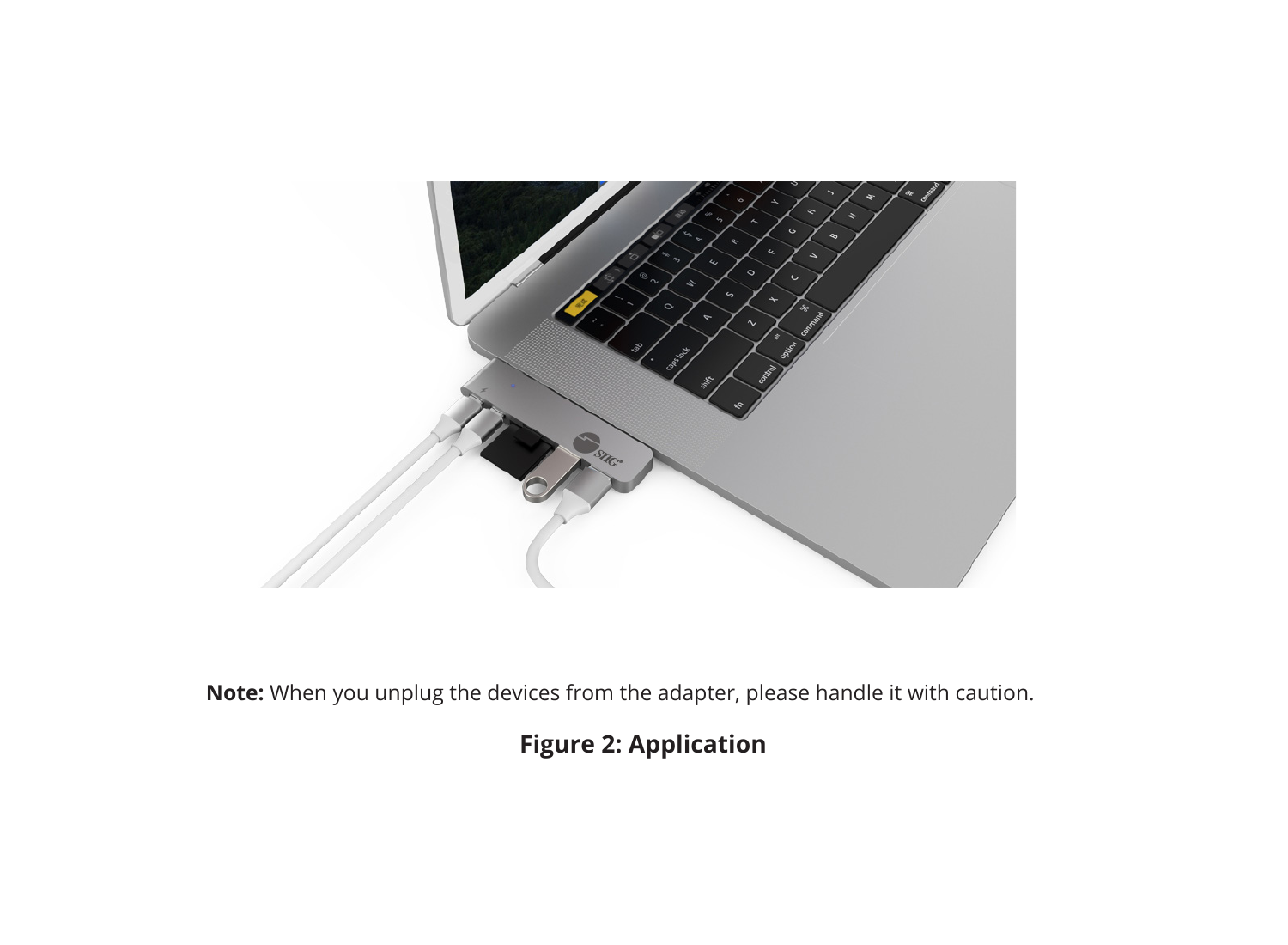## **Technical Support and Warranty**

**QUESTIONS?** SIIG's **Online Support** has answers! Simply visit our web site at *www.siig.com* and click **Support**. Our online support database is updated daily with new drivers and solutions. Answers to your questions could be just a few clicks away. You can also submit questions online and a technical support analyst will promptly respond.

SIIG offers a 2-year manufacturer warranty with this product. This warranty covers the original purchaser and guarantees the product to be free of any defects in materials or workmanship for two (2) years from the date of purchase of the product.

SIIG will, at our discretion, repair or replace (with an identical product or product having similar features and functionality) the product if defective in materials or workmanship. This warranty gives you specific legal rights, and you may also have other rights which vary from state to state. Please see our web site for more warranty details.

If you encounter any problems with this product, please follow the procedures below.

A) If it is within the store's return policy period, please return the product to the store where you purchased from.

B) If your purchase has passed the store's return policy period, please follow the steps below to have the product repaired or replaced.

**Step 1:** Submit your RMA request.

Go to **www.siig.com**, click **Support**, then **REQUEST A PRODUCT REPLACEMENT** to submit a request to SIIG RMA or fax a request to 510-657-5962. Your RMA request will be processed, if the product is determined to be defective, an RMA number will be issued.

**Step 2:** After obtaining an RMA number, ship the product.

- Properly pack the product for shipping. All accessories that came with the original package must be included.
- Clearly write your RMA number on the top of the returned package. SIIG will refuse to accept any shipping package, and will not be responsible for a product returned without an RMA number posted on the outside of the shipping carton.
- You are responsible for the cost of shipping to SIIG. Ship the product to the following address:

**SIIG, Inc. 6078 Stewart Avenue Fremont, CA 94538-3152, USA RMA #:** 

• SIIG will ship the repaired or replaced product via Ground in the U.S. and International Economy outside of the U.S. at no cost to the customer.